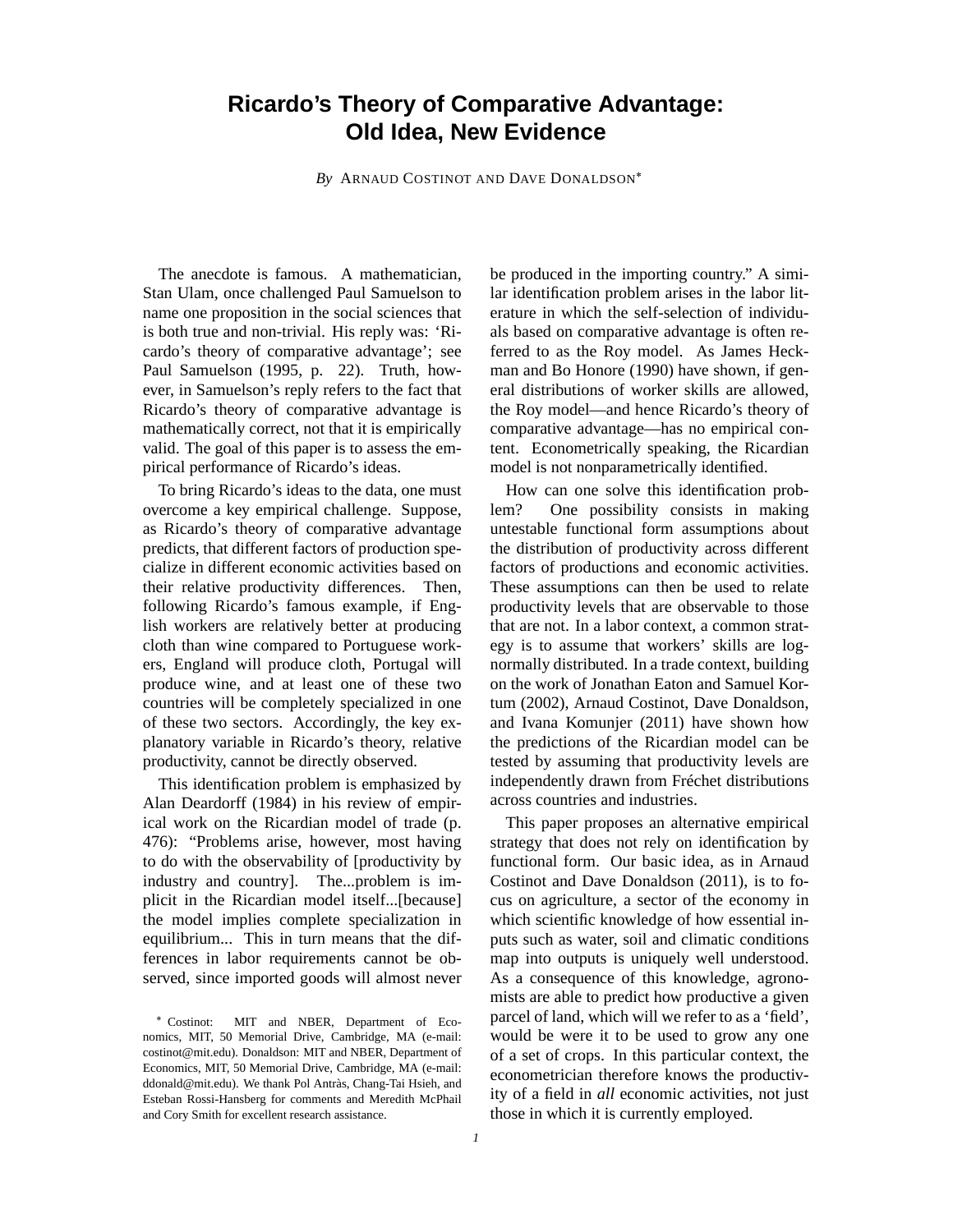Our strategy can be described as follows. We first establish how, according to Ricardo's theory of comparative advantage, total output of various crops should vary across countries as a function of:  $(i)$  the vector of productivity of the fields that countries are endowed with and .*ii*/ the producer prices that determine the allocation of fields across  $\c{c}$  crops.<sup>1</sup> We then combine these theoretical predictions with productivity and price data from the Food and Agriculture Organization's (FAO). Our dataset consists of 17 major agricultural crops and 55 major agricultural countries. Using this information, we can compute predicted output levels for all crops and countries in our sample and ask: How do predicted output levels compare with those that are observed in the data?

Our empirical results show that the output levels predicted by Ricardo's theory of comparative advantage agree reasonably well with actual data on worldwide agricultural production. Despite all of the real-world considerations from which Ricardo's theory abstracts, a regression of log output on log predicted output has a (precisely estimated) slope of 0.21. This result is robust to a series of alternative samples and specifications.

The rest of the paper is organized as follows. Section I derives predicted output levels in an economy where factor allocation is determined by Ricardian comparative advantage. Section II describes the data that we use to construct measures of both predicted and actual output. Section III compares predicted and observed output levels and Section IV offers some concluding remarks.

#### **I. Ricardian Predictions**

The basic environment is the same as in Costinot (2009). We consider a world economy comprising  $c = 1, ..., C$  countries,  $g = 1, ..., G$ goods, and  $f = 1, ..., F$  factors of production. In our empirical analysis, a good will be a crop and a factor of production will be a parcel of land or 'field'. Factors of production are immobile across countries and perfectly mobile across sectors.  $L_{cf} \geq 0$  denotes the inelastic supply of factor *f* in country *c*. Factors of production are perfect substitutes within each country and secfor, but vary in their productivity  $A_{cf}^g \geq 0$ . Total output of good *g* in country *c* is given by

$$
Q_c^g = \sum_{f=1}^F A_{cf}^g L_{cf}^g,
$$

where  $L_{cf}^{g}$  is the quantity of factor  $f$  allocated to good *g* in country *c*. The variation in  $A_{cf}^g$  is the source of Ricardian comparative advantage. If two factors  $f_1$  and  $f_2$  located in country  $c$  are such that  $A_{cf}^{g_2}$  $\frac{g_2}{cf_2}$  /  $A_{cf}^{g_1}$  ${}_{cf_2}^{g_1} > A_{cf}^{g_2}$  ${}_{cf_1}^{g_2}/A_{cf}^{g_1}$  $_{cf_1}^{g_1}$  for two goods *g*<sup>1</sup> and *g*2, then field *f*<sup>2</sup> has a comparative advantage in good  $g_2$ <sup>2</sup>

Throughout this paper, we focus on the supply-side of this economy by taking producer prices  $p_c^g \ge 0$  as given. We assume that the allocation of factors of production to each sector in each country is efficient and solves

$$
\max_{L_{cf}^g} \left\{ \sum_{c=1}^C \sum_{g=1}^G p_c^g Q_c^g \middle| \sum_{g=1}^G L_{cf}^g \leq L_{cf} \right\}.
$$

Since there are constant returns to scale, a competitive equilibrium with a large number of profit-maximizing firms would lead to an efficient allocation. Because of the linearity of aggregate output, the solution of the previous maximization problem is easy to characterize. As in a simple Ricardian model of trade with two goods and two countries, each factor should be employed in the sector that maximizes  $A_{cf}^{g} p_c^{g}$ , independently of where other factors are being employed.

Assuming that the efficient allocation is unique,<sup>3</sup> we can express total output of good  $g$ 

<sup>&</sup>lt;sup>1</sup> In line with Ricardo's theory of comparative advantage, the focus of our paper is on the supply-side of the economy, not the demand-side considerations that would ultimately pin down prices around the world.

 $2$ The present model, like the Roy model in the labor literature, features multiple factors of production. In international trade textbooks, by contrast, Ricardo's theory of comparative advantage is associated with models that feature only one factor of production, labor. In our view, this particular formalization of Ricardo's ideas is too narrow for empirical purposes. The core message of Ricardo's theory of comparative advantage is not that labor is the only factor of production in the world, but rather that relative productivity differences, and not absolute productivity differences, are the key determinant of factor allocation. As argued below, the present model captures exactly that idea.

 $3$ In our empirical analysis, 2 out of the 101,757 grid cells in Brazil—the empirical counterparts of factors *f* in the model are such that the value of their marginal products  $A_{cf}^g p_c^g$  is maximized in more than one crop. Thus the efficient allocation is only unique up to the allocation of these two Brazilian grid cells. Dropping these two grid cells has no effect on the coefficient estimates presented in Table 1.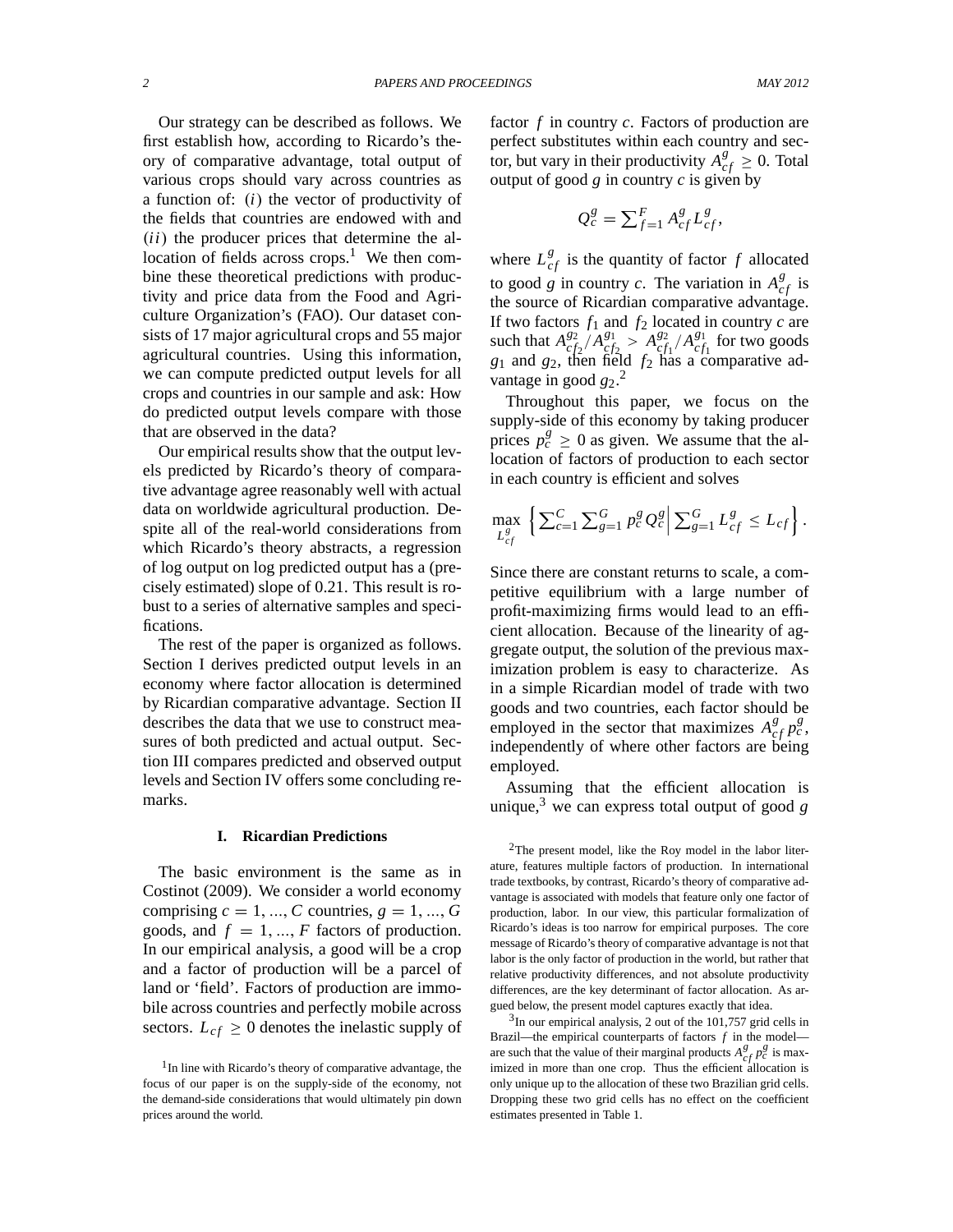in country *c* at the efficient allocation as

(1) 
$$
Q_c^g = \sum_{f \in \mathcal{F}_c^g} A_{cf}^g L_{cf},
$$

where  $\mathcal{F}_c^g$  is the set of factors allocated to good *g* in country *c*: (2)

$$
\mathcal{F}_c^g = \left\{ f = 1, ... F \vert \frac{A_{cf}^g}{A_{cf}^{g'}} > \frac{p_c^{g'}}{p_c^g} \text{ if } g' \neq g \right\}.
$$

Equations  $(1)$  and  $(2)$  capture Ricardo's idea that relative rather than absolute productivity differences determines factor allocation, and in turn, the pattern of international specialization.

### **II. Data**

To assess the empirical performance of Ricardo's ideas we need data on actual output levels, which we denote by  $\tilde{Q}_c^g$ , as well as data to compute predicted output levels, which we denote by  $\overline{Q}_{c}^{g}$  in line with Section I. According to equations (1) and (2),  $Q_c^g$  can be computed using data on productivity,  $A_{cf}^g$ , for all factors of production  $f$ ; endowments of different factors,  $L_{cf}$ ; and producer prices,  $p_c^g$ . We describe our construction of such measures here. Since the predictions of Ricardo's theory of comparative advantage are fundamentally cross-sectional in nature, we work with the data from 1989 only; this is the year in which the greatest overlap in the required measures is available.

We use data on both agricultural output ( $\widetilde{Q}_c^g$ ) and producer prices  $(p_c^g)$  by country and crop from FAOSTAT. Output is equal to quantity harvested and is reported in tonnes. Producer prices are equal to prices received by farmers net of taxes and subsidies and are reported in local currency units per tonne. Imperfect data reporting to the FAO means that some output and price observations are missing. We first work with a sample of 17 crops and 55 countries that is designed to minimize the number of missing observations.<sup>4</sup> In the remaining sample, whenever

<sup>4</sup>The countries are: Argentina, Australia, Austria, Bangladesh, Bolivia, Brazil, Bulgaria, Burkina Faso, Cambodia, Canada, China, Colombia, Democratic Republic of the Congo, Denmark, Dominican Republic, Ecuador, Egypt, El Salvador, Finland, France, Ghana, Honduras, Hungary, Iceland, Indonesia, Iran, Ireland, Israel, Jamaica, Kenya, Laos, Lebanon, Malawi, Mozambique, Namibia, Netherlands, Nicaragua, Norway, Paraguay, Peru, Poland, Romania, South Africa, Spain, output data is missing we assume that there is no production of that crop in that country. Similarly, whenever price data is unreported for a given observation, both quantity produced and area harvested are also reported as zero in the FAO data. In these instances, we therefore replace the missing price entry with a zero.<sup>5</sup>

Our data on productivity  $(A_{cf}^g)$  come from version 3.0 of the Global Agro-Ecological Zones (GAEZ) project run by IIASA and the FAO (IIASA/FAO, 2012). We describe this data in detail in Costinot and Donaldson (2011) but provide a brief description here; see also Nathan Nunn and Nancy Qian (2009). The GAEZ project aims to make agronomic predictions about the yield that would obtain for a given crop at a given location for all of the world's major crops and all locations on Earth. Data on natural inputs (such as soil characteristics, water availability, topography and climate) for each location are fed into an agronomic model of crop production with distinct parameters for each variety of each crop. These models condition on a level of variable inputs and GAEZ makes available the output from various scenarios in which different levels of variable inputs are applied. We use the scenario that corresponds to a 'mixed' level of inputs, where the farmer is assumed to be able to apply inputs differentially across sub-plots within his or her location, and in which irrigation is available. It is important to stress that the thousands of parameters that enter the GAEZ model are estimated from countless field and lab experiments, not from statistical relationships between observed country-level output data (such as that from FAOSTAT which we use here to construct  $\tilde{Q}_c^g$  and natural inputs.

The spatial resolution of the GAEZ data is governed by the resolution of the natural input whose resolution is most coarse, the climate data. As a result the GAEZ productivity predictions are available for each 5 arc-minute grid cell on Earth. The land area of such a cell varies

Suriname, Sweden, Togo, Trinidad and Tobago, Tunisia, Turkey, USSR, United States, Venezuela, Yugoslavia and Zimbabwe. The crops are: barley, cabbages, carrots and turnips, cassava, coconuts, seed cotton, groundnuts (with shell), maize, onions (dry), rice (paddy), sorghum, soybeans, sugar cane, sweet potatoes, tomoatoes, wheat, potatoes (white).

<sup>5</sup>We have also experimented with replacing missing prices by their world averages across producing countries adjusted for currency differences. The empirical results in Table 1 are insensitive to this alternative.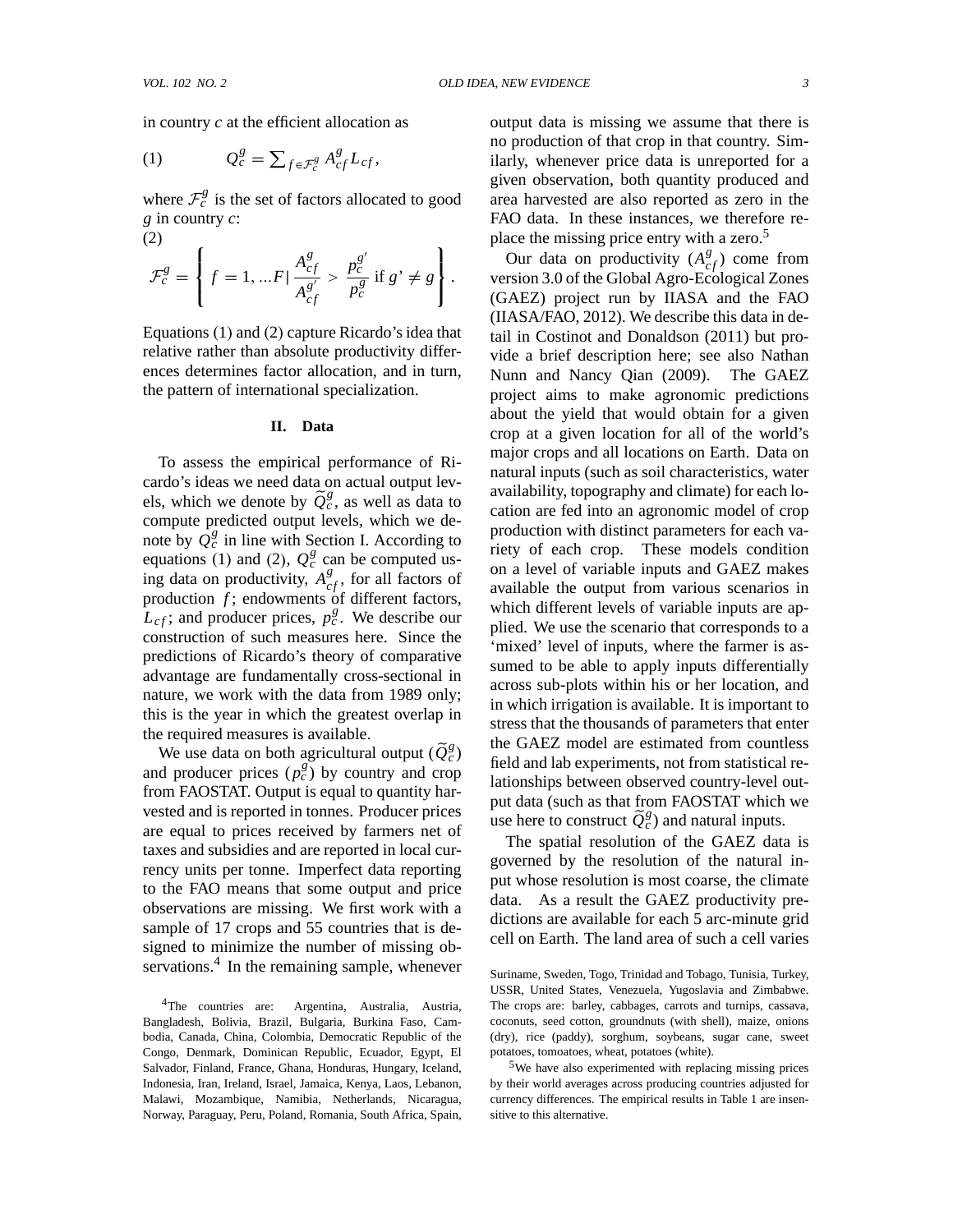

**Figure 1: An Example of Relative Productivity Differences.** Notes: Ratio of productivity in wheat (in tonnes/ha) relative to productivity in sugarcane (in tonnes/ha). Areas shaded white have either zero productivity in wheat, or zero productivity in both wheat and sugarcane. Areas shaded dark, with the highest value (">12,033"), have zero productivity in sugarcane and strictly positive productivity in wheat. Source: GAEZ project.

by latitude but is 9.2 by 8.5 km at the Tropics. The median country in our dataset contains 4,817 grid cells but a large country such as the U.S. comprises 157,797 cells. Since the grid cell is the finest unit of spatial heterogeneity in our dataset we take each grid cell to be a distinct factor of production *f* and the land area of each grid cell to be the associated endowment, *Lcf* . Hence our measure of the productivity of factor  $f$  if it were to produce crop  $g$  in country  $c, A_{cf}^g$ , corresponds to the GAEZ project's predicted 'total production capacity (tones/ha)'. We match countries (at their 1989 borders) to grid cells using GIS files on country borders from the Global Administrative Areas database.

A sample of the GAEZ predictions can be seen in Figure 1. Here we plot, for each grid cell on Earth, the predicted relative productivity in wheat compared to sugarcane (the two most important crops by weight in our sample). As can be seen, there exists a great deal of heterogeneity in relative productivity throughout the world, even among just two of our 17 crops. In the next section we explore the implications of this heterogeneity—heterogeneity that is at the core of Ricardo's theory of comparative advantage for determining the pattern of international specialization across crops.

### **III. Empirical Results**

We are now ready to bring Ricardo's ideas to the data. To overcome the identification problem highlighted by Deardorff (1984) and Heckman and Honore (1990), we take advantage of the GAEZ data, together with the other data described in Section II, to predict the amount of output  $(Q_c^g)$  that country *c* should produce in crop *g* according to Ricardo's theory of comparative advantage, i.e. according to equations  $(1)$ and  $(2)$ . We then compare these predicted output levels to those that are observed in the data  $\left(\widetilde{Q}_{c}^{g}\right)$ .

In the spirit of the 'slope tests' in the Heckscher-Ohlin-Vanek literature, see Donald Davis and David Weinstein (2001), we implement this comparison by simply regressing, across countries and crops, data on actual output on measures of predicted output. Like Davis and Weinstein (2001), we will assess the empirical performance of Ricardo's ideas by studying whether  $(i)$  the slope coefficient in this regression is close to unity and  $(ii)$  the coefficient is precisely estimated. Compared to these authors, however, we have little confidence in our model's ability to predict *absolute* levels of output. The reason is simple: the model presented in Section II assumes that the only goods produced (using land) in each country are the 17 crops for which GAEZ productivity data are available. In reality there are many other uses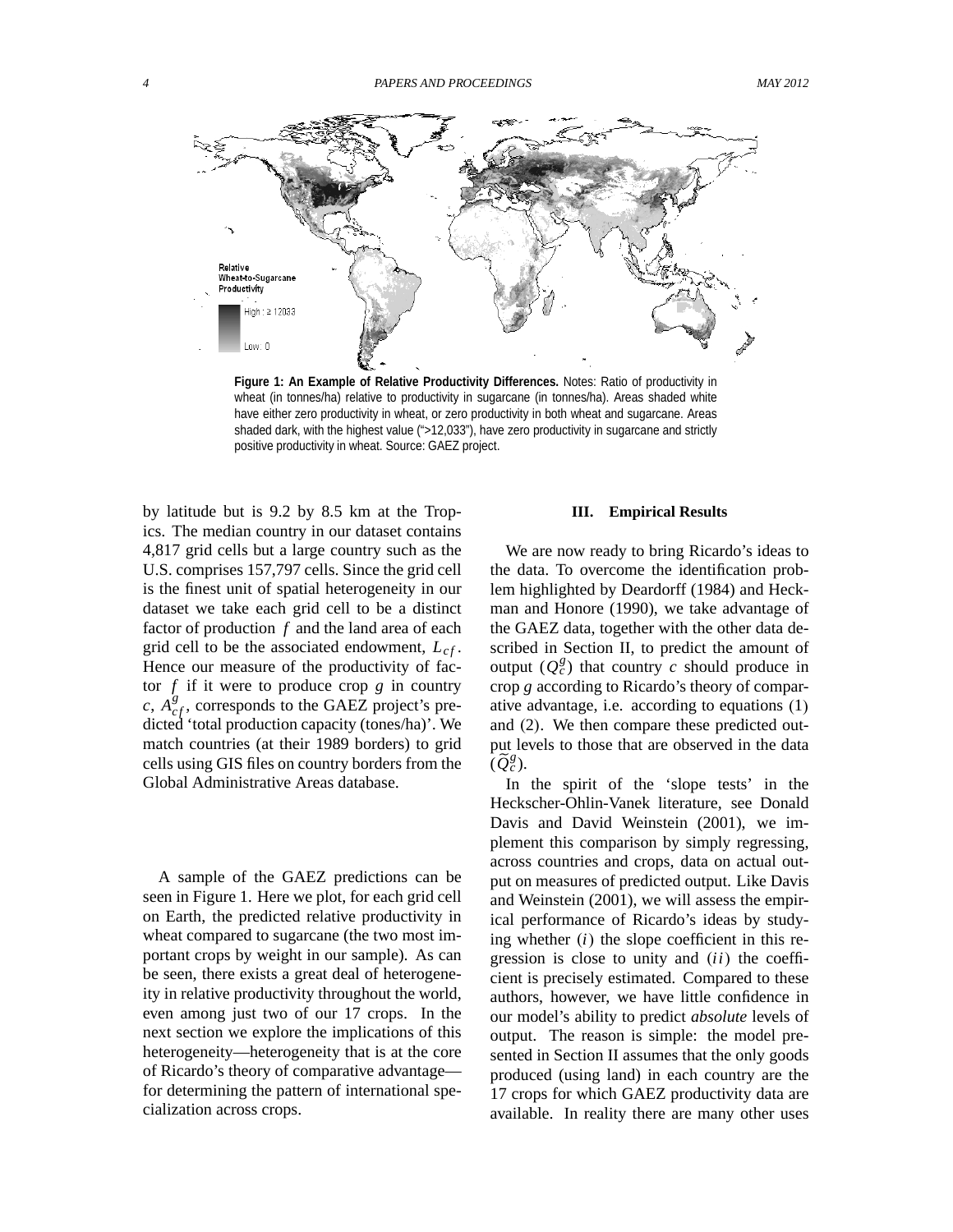of land, so the aggregate amount of land used to grow the 17 crops in our study is considerably lower than that assumed in our analysis. To circumvent this problem, we simply estimate our regressions in logs.<sup>6</sup> Since the core aspect of Ricardian comparative advantage lies in how *relative* productivity levels predict *relative* quantities, we believe that a comparison of logarithmic slopes captures the essence of what the model described in Section I can hope to predict in this context.

Our empirical results are presented in Table 1. All regressions include a constant and use standard errors that are adjusted for clustering by country to account for potential within-country (across crop) correlation in data reporting and model misspecification. Column (1) contains our baseline regression. The estimated slope coefficient is 0.212 and the standard error is small  $(0.057)$ .<sup>7</sup> While the slope coefficient falls short of its theoretical value (one), it remains positive and statistically significant.

The fact that Ricardo's theory of comparative advantage does not fit the data perfectly should not be surprising. First, our empirical exercise focuses on land productivity and abstracts from all other determinants of comparative costs (such as factor prices that differ across countries and factor intensities that differ across crops) that are likely to drive agricultural specialization throughout the world. Second, the fit of our regressions does not only depend on the ability of Ricardo's theory to predict relative

<sup>7</sup>In our logarithmic specification all observations in which either output or predicted output are zero must be omitted. Out of the total of 935 potential observations (55 countries and 17 crops), 296 have zero output and 581 have zero predicted output—that is our Ricardian model predicts more complete specialization that there is in the data. This should not be surprising given the potential for more spatial heterogeneity to exist in agricultural reality than can be modeled (due to data limitations) by GAEZ. In all, 349 observations have both non-zero output and non-zero predicted output and are hence included in the regression in column (1). We have explored a number of potential adjustments to correct the results in column (1) for these missing observations, including a Tobit regression (where the coefficient is 0.213 and the s.e. is 0.057) and adding one to all observations prior to taking logs (coefficient 0.440; s.e. 0.031).

output levels conditional on relative productivity levels, but also on the ability of agronomists at the GAEZ project to predict productivity levels in each of 17 crops at 5 arc-minute grid cells throughout the world conditional on the (counterfactual) assumption that all countries share a common agricultural technology.<sup>8</sup> Third, while the spatial resolution of the GAEZ predictions is considerably finer than the typical approach to cross-country data in the trade literature (in which countries are homogeneous points), 5 arcminute grid cells are still very coarse in an absolute sense. This means that there is likely to be a great deal of potential within-country heterogeneity that is being smoothed over by the GAEZ agronomic modeling. Yet despite these limitations of our analysis, Ricardo's theory of comparative advantage still has significant explanatory power in the data, as column (1) illustrates.

Columns (2) and (3) explore the robustness of our baseline estimate in column (1) to the inclusion of crop and country fixed effects, respectively. The rationale for these alternative specifications is that there may be crop- or countryspecific tendencies for misreporting or model error. Such errors may be economic in nature if, say, some countries had higher intranational price distortions, or agronomic in nature if, say, the GAEZ model predictions were relatively more accurate for some crops than others. Including such fixed effects can reduce the slope coefficient (to as low as 0.097, in column (3)) but these estimates are still statistically significantly different from zero. Thus the results in columns (2) and (3) show that Ricardo's theory of comparative advantage continues to have explanatory power whether focusing on the across-country variation, as in column (2), or the across-crop variation, as in column (3).

Finally, columns (4) and (5) investigate the extent to which our estimates are driven by particular components of the sample. Column (4) estimates the slope only among the 28 countries that are at or above the median in terms of agricultural production (by weight). And column (5) estimates the slope only on the 9 crops that

<sup>&</sup>lt;sup>6</sup>In order to measure the gains from the economic integration of U.S. agricultural markets between 1880 and 2000, Costinot and Donaldson (2011) have developed a methodology that uses additional data on aggregate land use to correct for this problem. Applying that correction is computationally challenging here, due to the large number of fields in most countries, and is beyond the scope of the present paper.

<sup>8</sup>The methodology developed in Costinot and Donaldson (2011) uses data on harvested area to allow for and estimate unrestricted crop-and-region productivity shocks. Again, because of the high number of fields per country applying this correction to the current paper is computationally challenging.